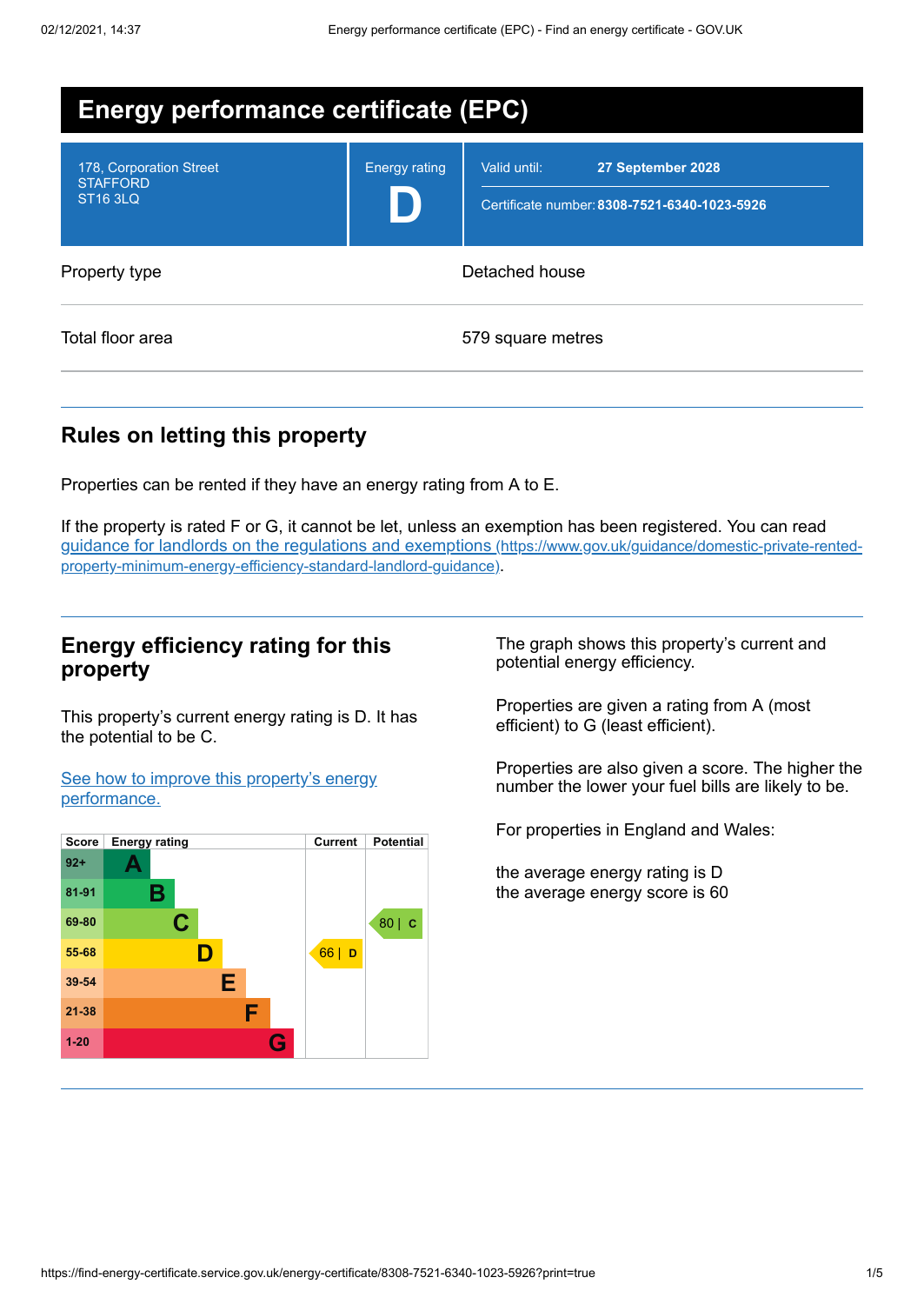## **Breakdown of property's energy performance**

This section shows the energy performance for features of this property. The assessment does not consider the condition of a feature and how well it is working.

Each feature is assessed as one of the following:

- very good (most efficient)
- good
- average
- poor
- very poor (least efficient)

When the description says "assumed", it means that the feature could not be inspected and an assumption has been made based on the property's age and type.

| <b>Feature</b>       | <b>Description</b>                             | Rating    |
|----------------------|------------------------------------------------|-----------|
| Wall                 | Cavity wall, as built, no insulation (assumed) | Poor      |
| Wall                 | Cavity wall, as built, insulated (assumed)     | Good      |
| Roof                 | Pitched, no insulation                         | Very poor |
| Roof                 | Pitched, 50 mm loft insulation                 | Poor      |
| Window               | Fully double glazed                            | Average   |
| Main heating         | Boiler and radiators, mains gas                | Good      |
| Main heating control | Programmer and room thermostat                 | Average   |
| Hot water            | From main system                               | Good      |
| Lighting             | Low energy lighting in 88% of fixed outlets    | Very good |
| Floor                | Solid, no insulation (assumed)                 | N/A       |
| Secondary heating    | None                                           | N/A       |

#### **Primary energy use**

The primary energy use for this property per year is 207 kilowatt hours per square metre (kWh/m2).

#### **Additional information**

Additional information about this property:

Cavity fill is recommended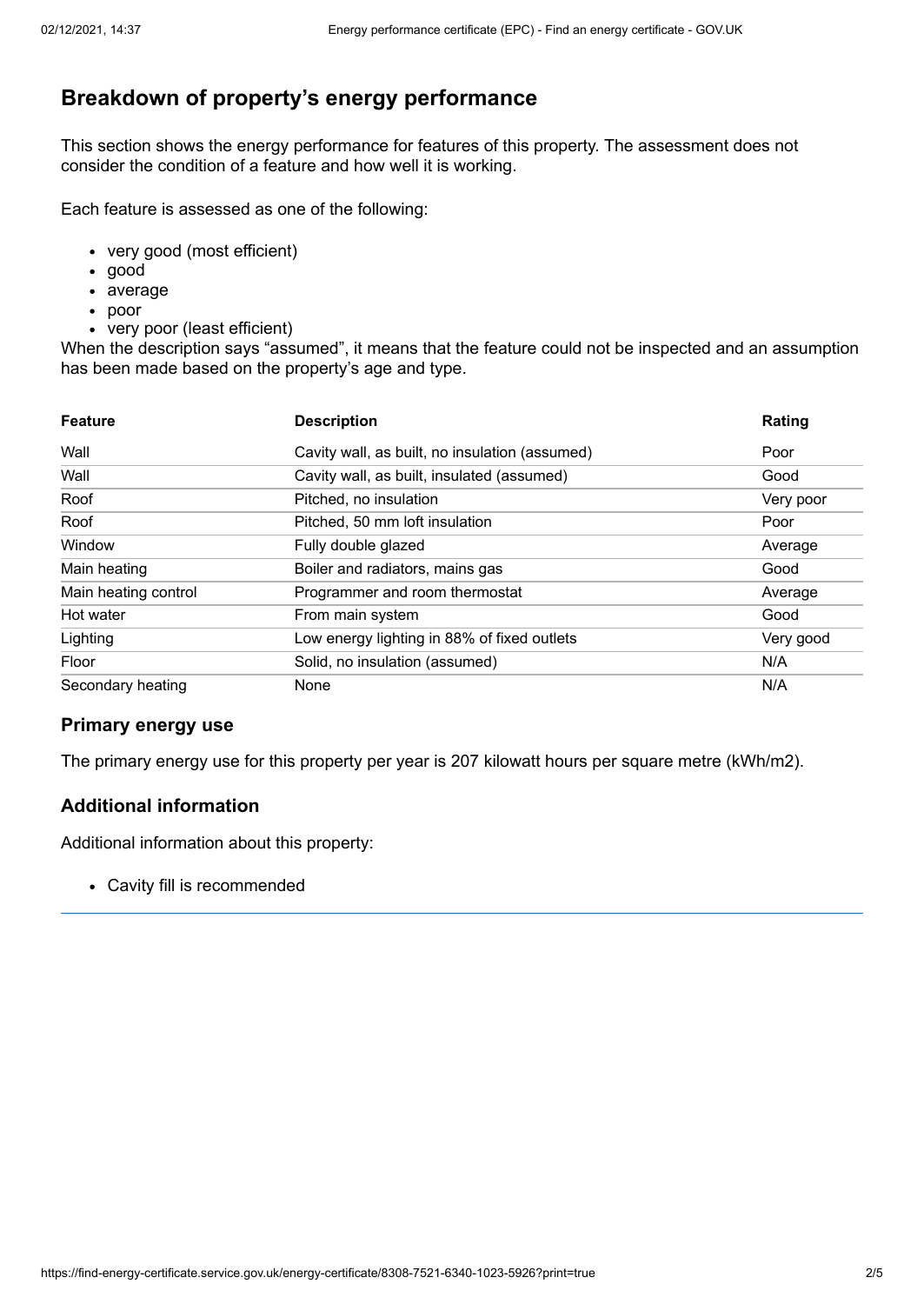| <b>Environmental impact of this</b><br>property                                                        |                 | This property produces                                                                                                                        | 21.2 tonnes of CO2 |
|--------------------------------------------------------------------------------------------------------|-----------------|-----------------------------------------------------------------------------------------------------------------------------------------------|--------------------|
| This property's current environmental impact<br>rating is E. It has the potential to be C.             |                 | This property's potential<br>production                                                                                                       | 12.4 tonnes of CO2 |
| Properties are rated in a scale from A to G<br>based on how much carbon dioxide (CO2) they<br>produce. |                 | By making the recommended changes, you<br>could reduce this property's CO2 emissions by<br>8.8 tonnes per year. This will help to protect the |                    |
| Properties with an A rating produce less CO2                                                           |                 | environment.                                                                                                                                  |                    |
| than G rated properties.                                                                               |                 | Environmental impact ratings are based on<br>assumptions about average occupancy and                                                          |                    |
| An average household<br>produces                                                                       | 6 tonnes of CO2 | energy use. They may not reflect how energy is<br>consumed by the people living at the property.                                              |                    |
|                                                                                                        |                 |                                                                                                                                               |                    |

# <span id="page-2-0"></span>**How to improve this property's energy performance**

Making any of the recommended changes will improve this property's energy efficiency.

If you make all of the recommended changes, this will improve the property's energy rating and score from D (66) to C (80).

| <b>Recommendation</b>                 | <b>Typical installation cost</b> | <b>Typical yearly saving</b> |
|---------------------------------------|----------------------------------|------------------------------|
| 1. Increase loft insulation to 270 mm | £100 - £350                      | £688                         |
| 2. Cavity wall insulation             | £500 - £1,500                    | £463                         |
| 3. Floor insulation (solid floor)     | £4,000 - £6,000                  | £172                         |
| 4. Heating controls (TRVs)            | £350 - £450                      | £124                         |
| 5. Solar photovoltaic panels          | £5,000 - £8,000                  | £293                         |

#### **Paying for energy improvements**

Find energy grants and ways to save energy in your home. [\(https://www.gov.uk/improve-energy-efficiency\)](https://www.gov.uk/improve-energy-efficiency)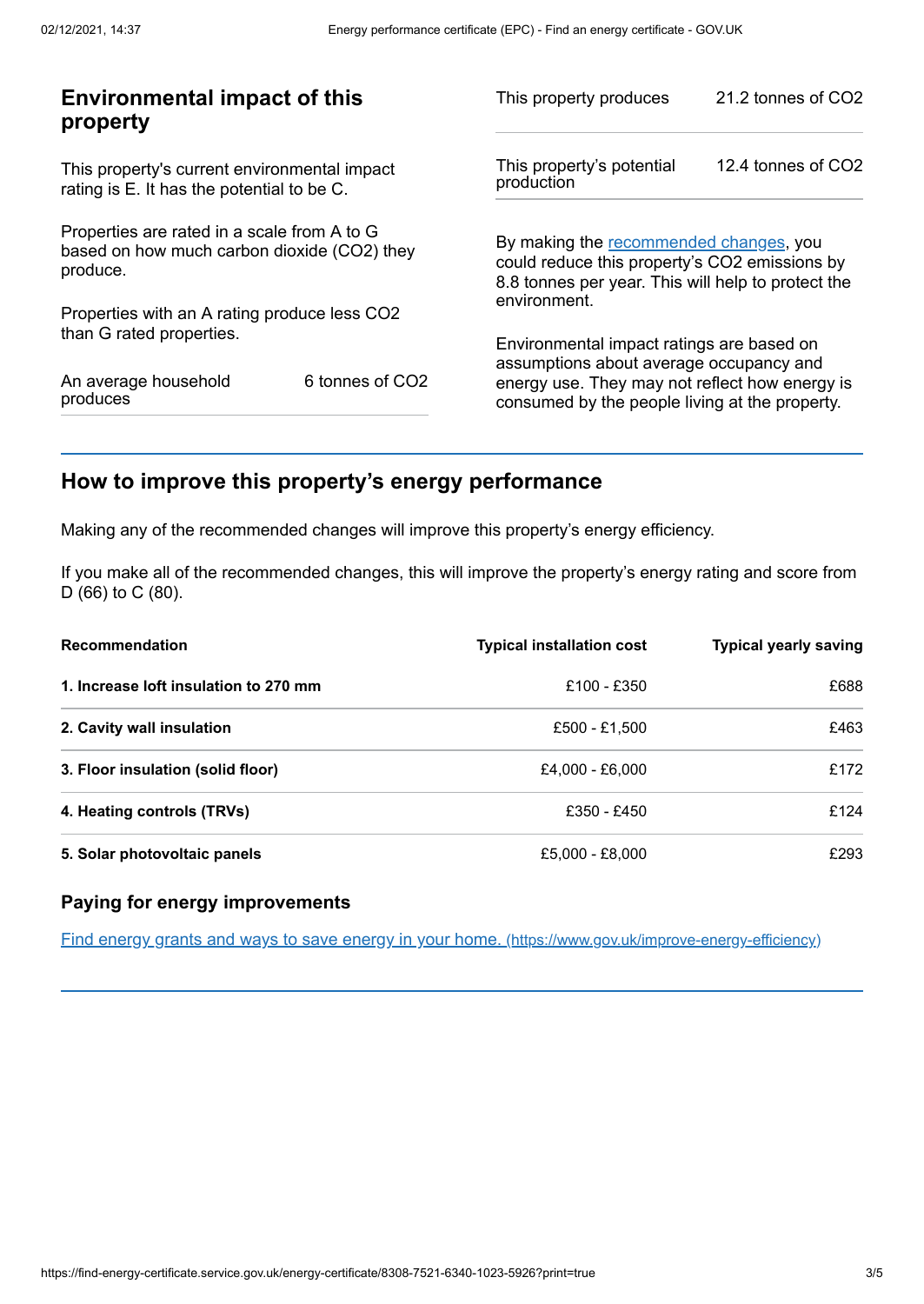### **Estimated energy use and potential savings**

| Estimated yearly energy<br>cost for this property | £4062 |
|---------------------------------------------------|-------|
| Potential saving                                  | £1447 |

The estimated cost shows how much the average household would spend in this property for heating, lighting and hot water. It is not based on how energy is used by the people living at the property.

The estimated saving is based on making all of the [recommendations](#page-2-0) in how to improve this property's energy performance.

For advice on how to reduce your energy bills visit Simple Energy Advice [\(https://www.simpleenergyadvice.org.uk/\)](https://www.simpleenergyadvice.org.uk/).

#### **Heating use in this property**

Heating a property usually makes up the majority of energy costs.

#### **Estimated energy used to heat this property**

| Space heating | 82191 kWh per year |
|---------------|--------------------|
| Water heating | 3197 kWh per year  |

## Potential energy savings by installing insulation

| <b>Type of insulation</b> | Amount of energy saved |
|---------------------------|------------------------|
| <b>Loft insulation</b>    | 15743 kWh per year     |
|                           |                        |

**Cavity wall insulation** 7385 kWh per year

You might be able to receive Renewable Heat Incentive payments [\(https://www.gov.uk/domestic](https://www.gov.uk/domestic-renewable-heat-incentive)renewable-heat-incentive). This will help to reduce carbon emissions by replacing your existing heating system with one that generates renewable heat. The estimated energy required for space and water heating will form the basis of the payments.